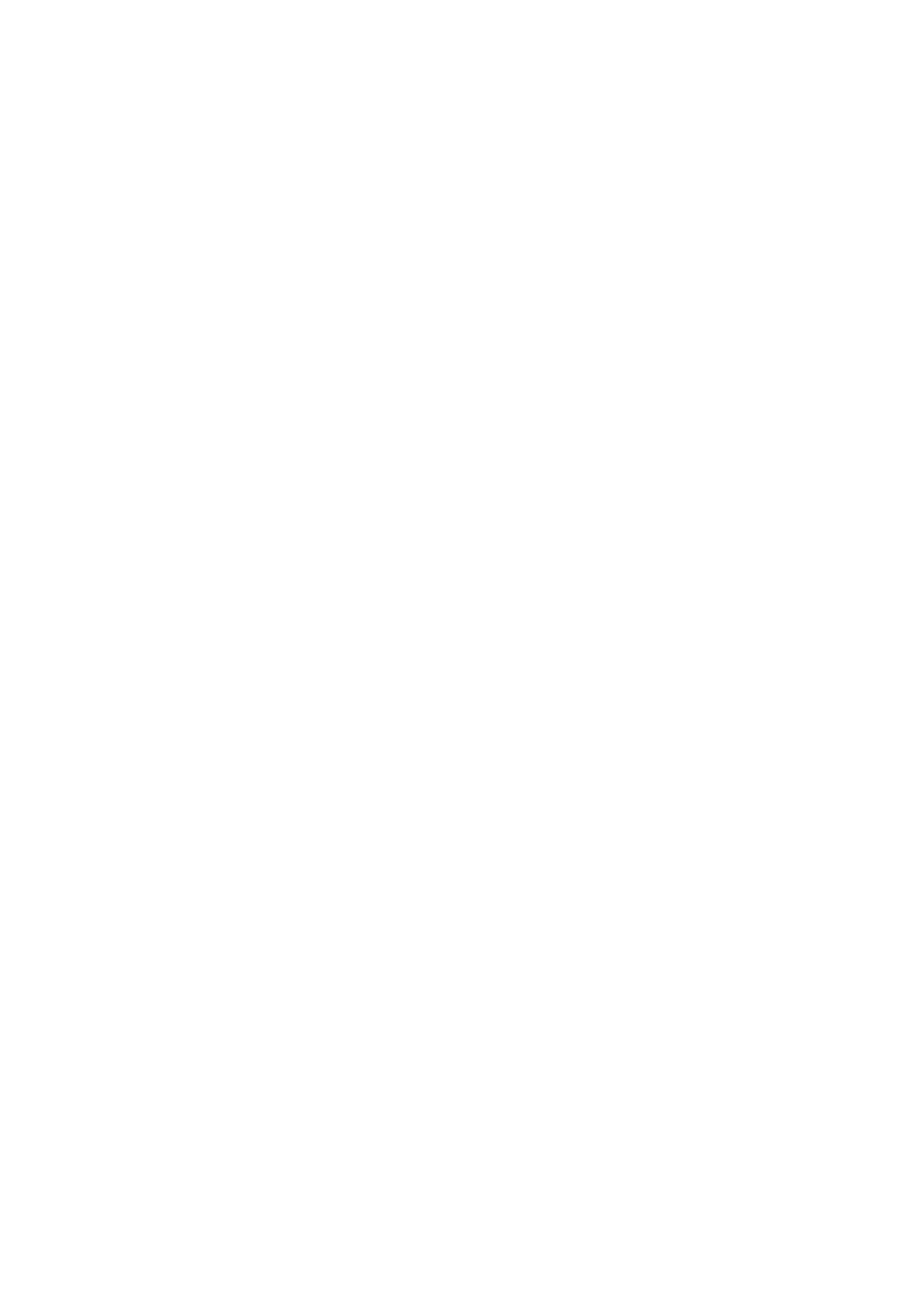

# **1 Welcome / Karakia**

Chairperson John Gillon opened the meeting followed by Member Adrian Tyler leading the meeting with a karakia.

Whakataka te hau kite uru Whakataka te hau kite tonga Kia mākinakina ki uta Kia mātaratara ki tai E hī ake ana te atakura **He tio** He huka He hau hū Tihei mauri oral

Cease o winds from the west Cease o winds from the south Bring calm breezes over the land Bring calm breezes over the sea And let the red-tipped dawn come With a touch of frost A sharpened air And promise of a glorious day

# **2 Apologies**

Resolution number KT/2022/34

MOVED by Chairperson J Gillon, seconded by Member A Tyler:

#### **That the Kaipātiki Local Board:**

**a) accept the apology from Member Cindy Schmidt for absence.** 

#### **CARRIED**

#### **3 Declaration of Interest**

There were no declarations of interest.

#### **4 Confirmation of Minutes**

Resolution number KT/2022/35

MOVED by Member A Tyler, seconded by Member P Gillon:

#### **That the Kaipātiki Local Board:**

**a) confirm the ordinary minutes of its meeting, held on Wednesday, 16 February 2022, as true and correct.**

**CARRIED**

#### **5 Leave of Absence**

There were no leaves of absence.

#### **6 Acknowledgements**

#### **6.1 Terry Dunleavy**

Resolution number KT/2022/36

MOVED by Deputy Chairperson D Grant, seconded by Member M Kenrick:

#### **That the Kaipātiki Local Board:**

**a) acknowledge the passing of Terry Dunleavy and offer our sincere condolences to his family.**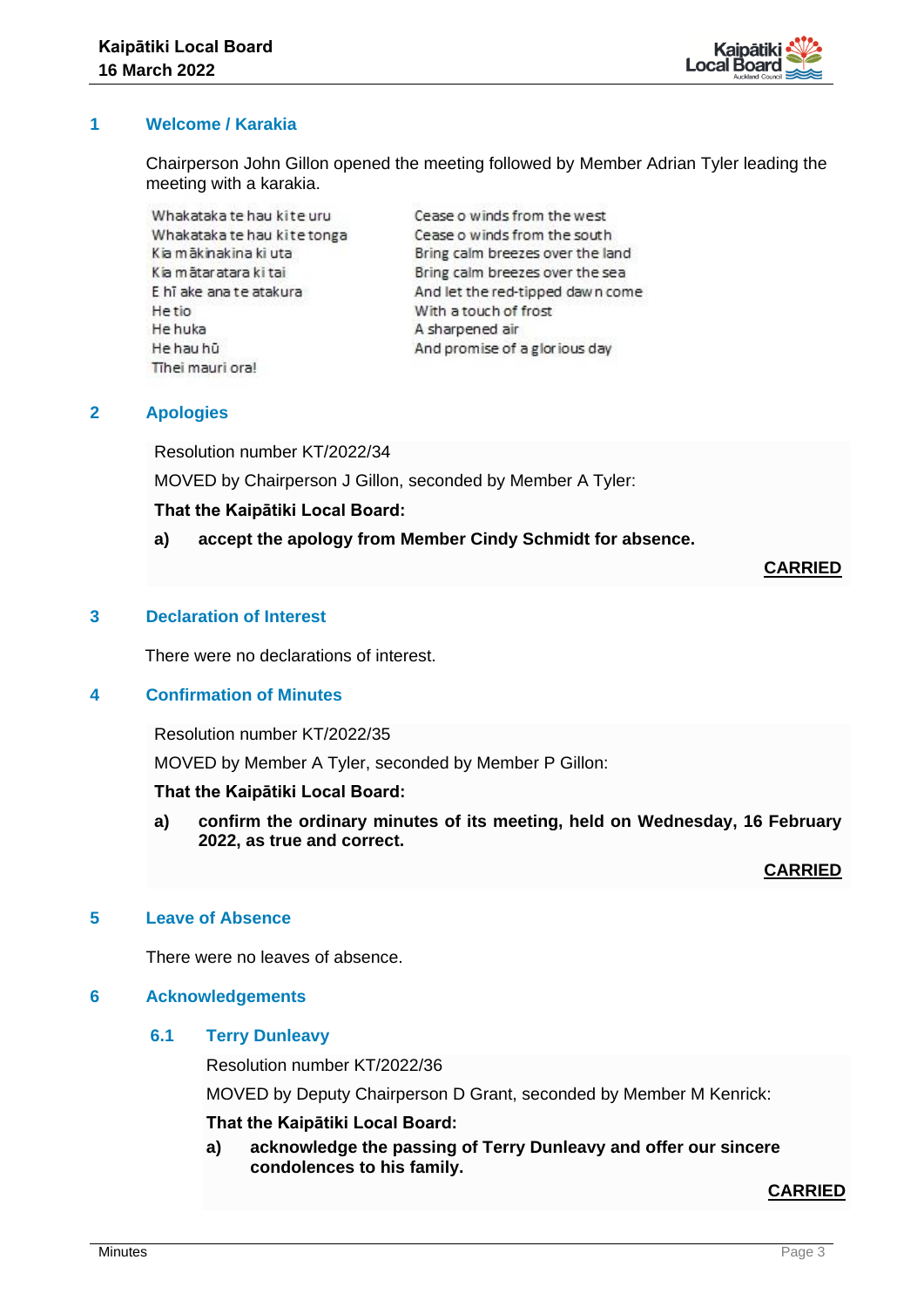

#### **7 Petitions**

There were no petitions.

#### **8 Deputations**

# **8.1 Hearts and Minds**

Carol Ryan, Chief Executive and Amberlee Wharton, Manager, were in attendance via Microsoft Teams to address the board on this item.

Resolution number KT/2022/37

MOVED by Member M Kenrick, seconded by Deputy Chairperson D Grant:

#### **That the Kaipātiki Local Board:**

- **a) receive the deputation from Hearts and Minds.**
- **b) thank Carol Ryan and Amberlee Wharton for their attendance and presentation.**

**CARRIED**

#### **8.2 Birkdale Beach Haven Community Project Incorporated**

Rusalka Munsi, Chairperson and Carla van Walen, Manager, were in attendance via Microsoft Teams to address the board on this item.

A document titled 'Updated Birkdale Beach Haven Community Project Inc presentation' was tabled. A copy of the tabled document has been placed on the official minutes and is available on the Auckland Council website as a minutes attachment.

Resolution number KT/2022/38

MOVED by Member M Kenrick, seconded by Member A Shaw:

**That the Kaipātiki Local Board:**

- **a) receive the deputation and updated presentation from Birkdale Beach Haven Community Project.**
- **b) thank Rusalka Munsi and Carla van Walen for their attendance and presentation.**

#### **CARRIED**

# **Attachments**

A 16 March 2022 - Kaipātiki Local Board Business Meeting - Updated Birkdale Beach Haven Community Project Inc presentation

#### **8.3 Ares Artifex - Jesse Jensen**

Jesse Jensen, Street Artist – Ares Artifex, was in attendance via Microsoft Teams to address the board on this item.

Documents titled 'Mars obelisk – Ares Artifex', 'Mars Obelisk 2' and 'retaining wall image' was tabled. A copy of the tabled documents have been placed on the official minutes and are available on the Auckland Council website as a minutes attachment.

MOVED by Member A Tyler, seconded by Member A Shaw: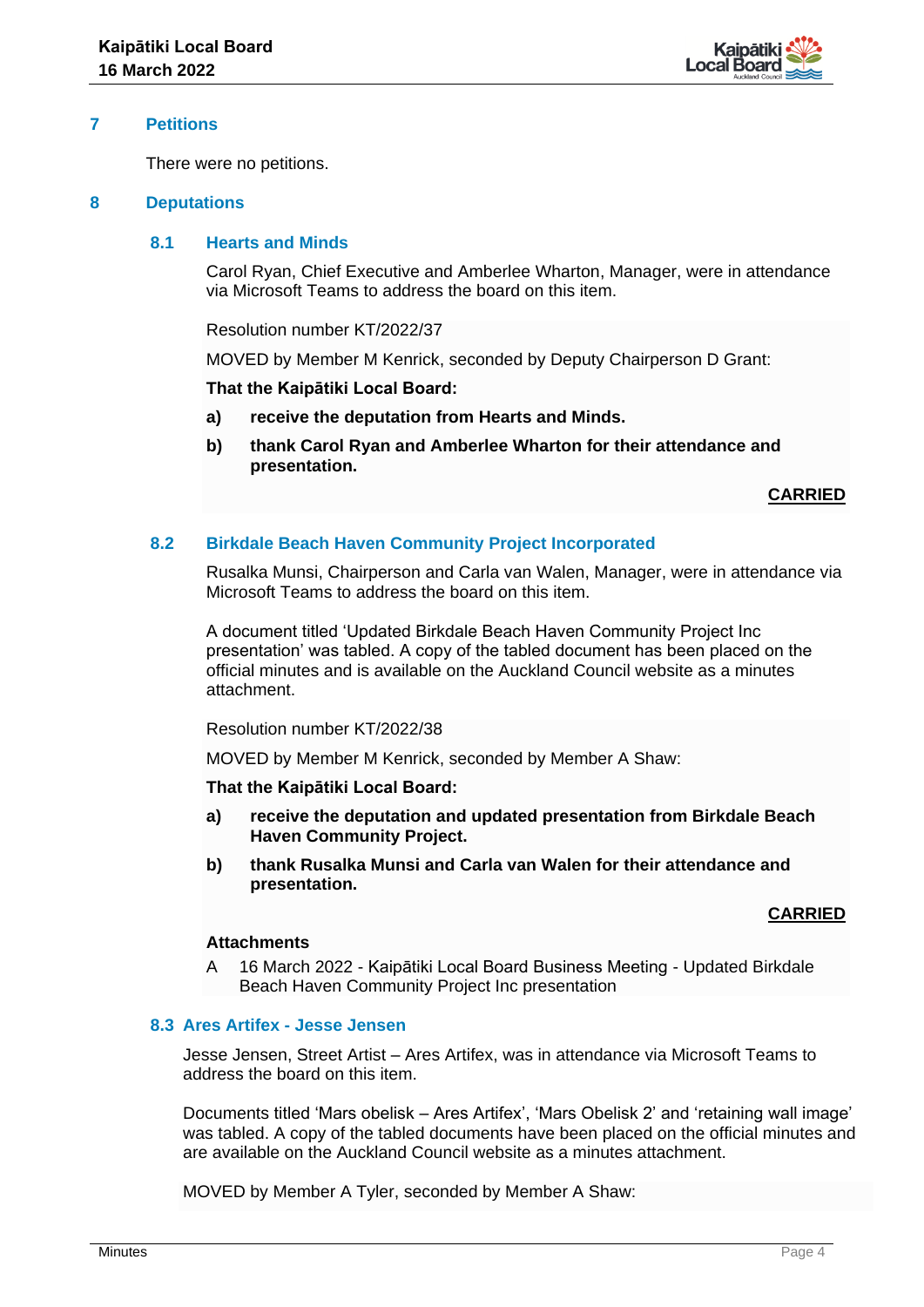

That the Kaipātiki Local Board:

- a) receive the deputation and tabled documents.
- b) thank Jesse Jensen for his attendance and presentation.
- c) give in principle support for mural art on the retaining wall between 86 and 88 Kaipātiki Road for which a detailed scale concept has been provided by the artist and has been approved by Auckland Transport and the Kaipātiki Local Board.

The Chairperson agreed to take the motions in parts,  $a$ ) – b) and then c)

Resolution number KT/2022/39

MOVED by Member A Tyler, seconded by Member A Shaw:

Taken in parts a) & b)

#### **That the Kaipātiki Local Board:**

- **a) receive the deputation and tabled documents.**
- **b) thank Jesse Jensen for his attendance and presentation.**

**CARRIED**

The Chairperson proposed to adjourn the meeting.

Resolution number KT/2022/40

MOVED by Chairperson J Gillon, seconded by Member P Gillon:

#### **That the Kaipātiki Local Board:**

**a) agree to adjourn the meeting for three minutes at 11.35am.** 

#### **CARRIED**

*Meeting reconvened at 11.40am.*

Resolution number KT/2022/41

Clause c) was now taken as a division

#### **That the Kaipātiki Local Board:**

**c) give in principle support for mural art on the retaining wall between 86 and 88 Kaipātiki Road for which a detailed scale concept has been provided by the artist and has been approved by Auckland Transport and the Kaipātiki Local Board.**

**A division was called for, voting on which was as follows:**

| <u>For</u>              | <b>Against</b>              | <b>Abstained</b> |
|-------------------------|-----------------------------|------------------|
| <b>Member A Hartley</b> | <b>Chairperson J Gillon</b> |                  |
| <b>Member M Kenrick</b> | <b>Member P Gillon</b>      |                  |
| <b>Member A Shaw</b>    | <b>Deputy Chairperson D</b> |                  |
| <b>Member A Tyler</b>   | Grant                       |                  |

**The motion was declared CARRIED by 4 votes to 3.**

#### **Attachments**

- **CARRIED**
- A 16 March 2022 Kaipātiki Local Board Business Meeting Mars Obelisk Ares Artifex tabled document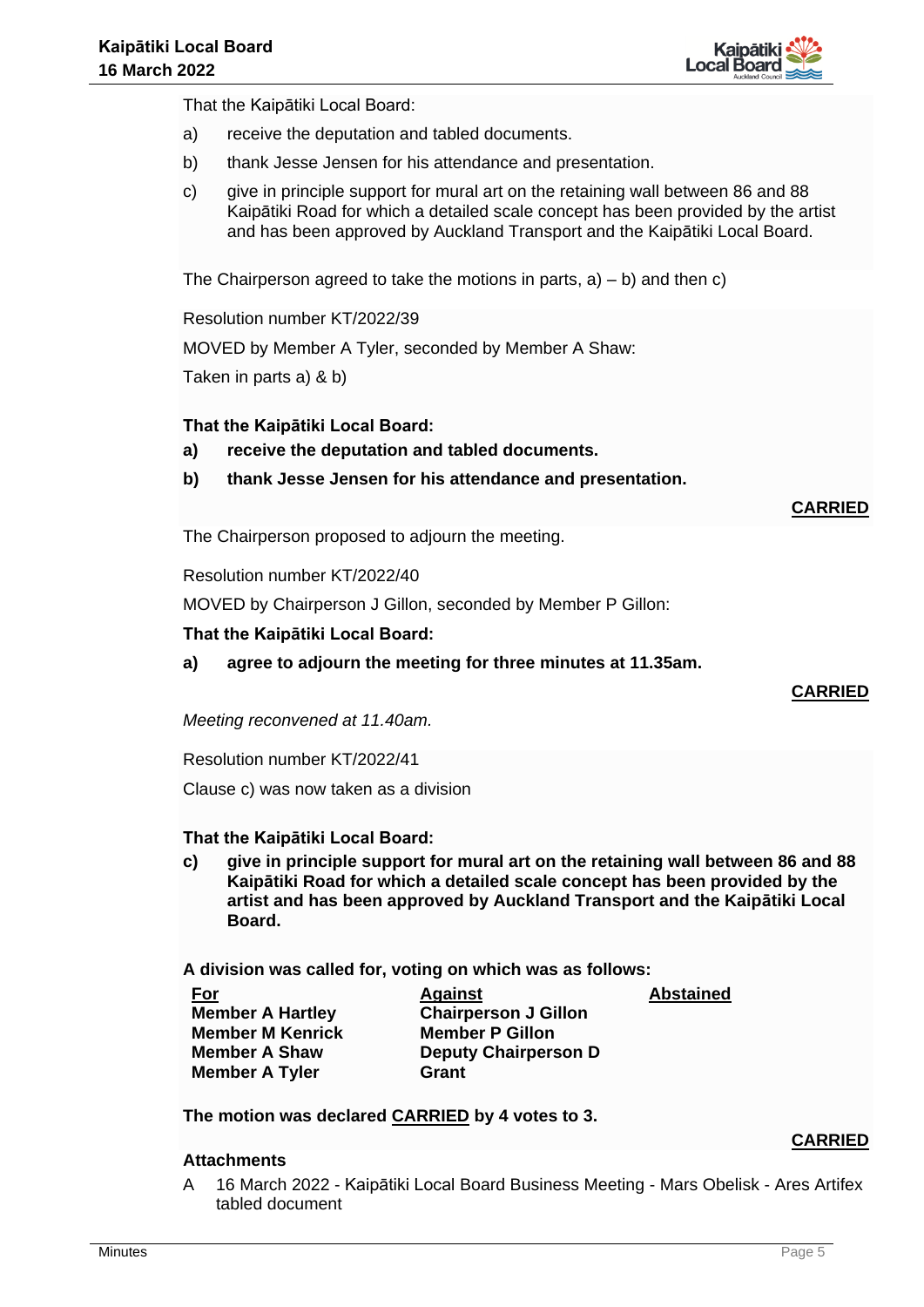

- B 16 March 2022 Kaipātiki Local Board Business Meeting Mars Obelisk 2
- C 16 March 2022 Kaipātiki Local Board Business Meeting retaining wall image

# **8.4 Northcote Birkenhead Yacht Club**

Chris Bowman, Commodore, Sydney Kingi, Rear Commodore and Dave West, Vice Commodore, were in attendance via Microsoft Teams to address the board on this item.

Documents titled 'Northcote Birkenhead Yacht Club presentation', 'BYL-546 – External Drawing' and 'BYL-546 - letter informing of Hinemoa Street, Birkenhead – Broken Yellow Lines' were tabled. A copy of the tabled documents have been placed on the official minutes and are available on the Auckland Council website as a minutes attachment.

Resolution number KT/2022/42

MOVED by Chairperson J Gillon, seconded by Member M Kenrick:

**That the Kaipātiki Local Board:**

- **a) receive the deputation and tabled presentation from Northcote Birkenhead Yacht Club.**
- **b) thank Chris Bowman, Sydney Kingi and Dave West for their attendance and presentation.**
- **c) refer presentation to Auckland Transport and Auckland Council for investigation as part of the work programme in regards to the installation of a safety fence.**
- **d) delegate Member M Kenrick to respond on behalf of the Kaipātiki Local Board on BYL-546.**

#### **CARRIED**

#### **Attachments**

- A 16 March 2022 Kaipātiki Local Board Business Meeting NBYC Presentation
- B 16 March 2022 Kaipātiki Local Board Business Meeting BYL-546 External Drawing
- C 16 March 2022 Kaipātiki Local Board Business Meeting BYL-546 letter informing of Hinemoa Street, Birkenhead – Broken Yellow Lines

# **Adjournment of Meeting**

Resolution number KT/2022/43

MOVED by Chairperson J Gillon, seconded by Member A Tyler:

#### **That the Kaipātiki Local Board:**

**a) agree to adjourn the meeting at 12.05pm.** 

#### **CARRIED**

*Meeting reconvened at 12.27pm.*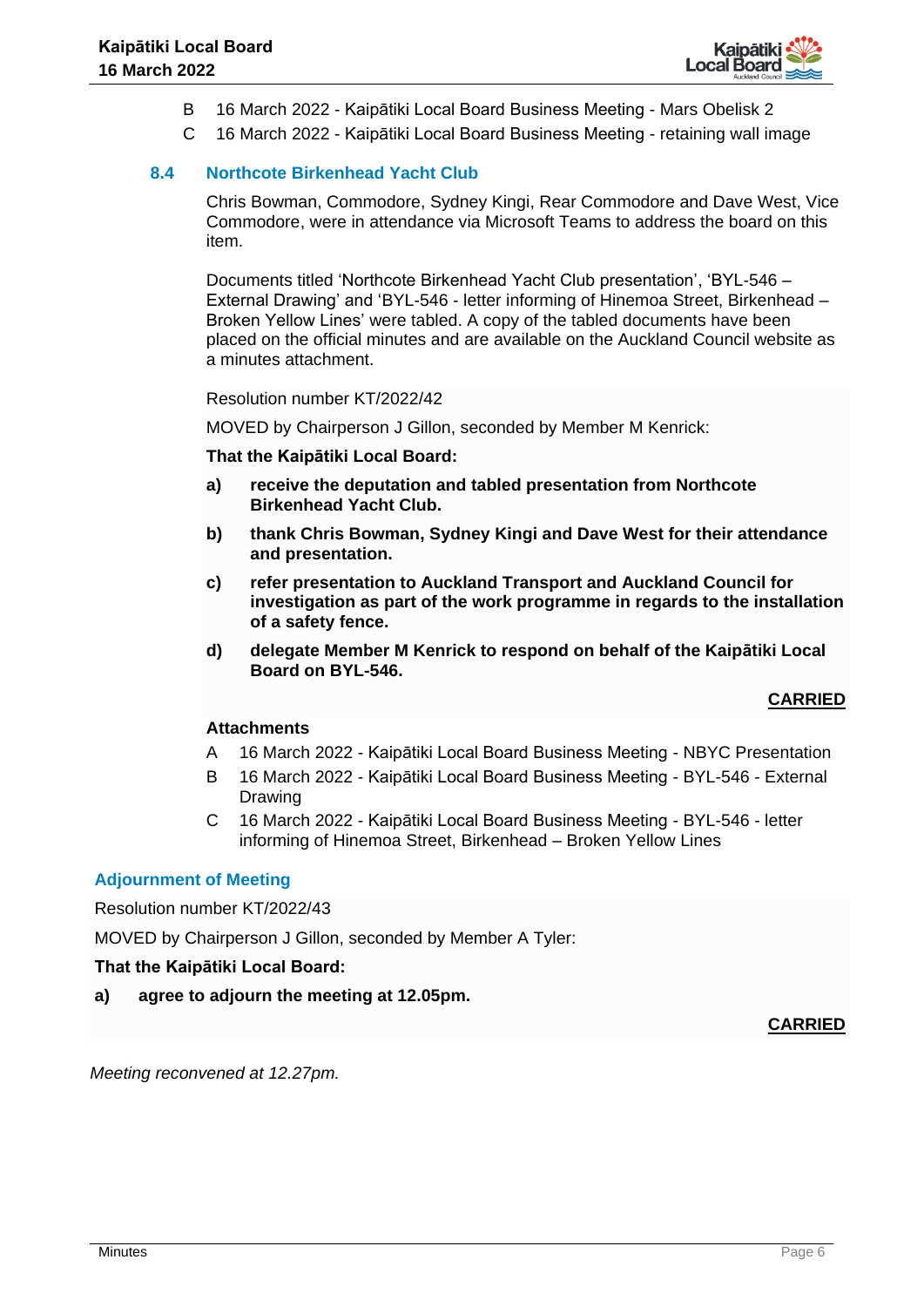

#### **9 Public Forum**

There was no public forum.

#### **10 Extraordinary Business**

# **10.1 Kaipātiki Local Board Anzac Day Services 2022**

Resolution number KT/2022/44

MOVED by Chairperson J Gillon, seconded by Deputy Chairperson D Grant:

#### **That the Kaipātiki Local Board:**

- **a) consider an extraordinary item regarding Kaipātiki Local Board Anzac Day Services at 23.1 of this agenda:**
	- **i) the reason the matter was not on the agenda is due to receiving financial details after the agenda was built. The decision needs to be made prior to April so planning can get underway.**

**CARRIED**

#### **11 Assessment of Chelsea Estate Heritage Park designation**

Maclean Grindell, Senior Policy Advisor and Carole Canler, Senior Policy Manager, were in attendance via Microsoft Teams to address the board on this item.

Resolution number KT/2022/45

MOVED by Chairperson J Gillon, seconded by Member M Kenrick:

- **a) receive the assessment of the change of designation of Chelsea Estate Heritage Park and adjacent Kauri Point Centennial Park and Chatswood Reserve to a regional park.**
- **b) reiterate its support for either Chelsea Estate Heritage Park on its own, or Chelsea Estate Heritage Park combined with Kauri Point Centennial Park and Chatswood Reserve, to become a new regional park in recognition of the unique heritage, history, ecology and general significance of Chelsea Estate Heritage Park and the wider headland.**
- **c) note that there is no current framework for assessing whether a local reserve should be designated a regional park, and that while the three factors of Values, Outcomes and Decision-making allocation principles have been applied to evaluating Chelsea Estate Heritage Park, they do not appear to have been applied to a combined Chelsea Estate Heritage Park, Kauri Point Centennial Park and Chatswood Reserve.**
- **d) disagree with some of the conclusions of the staff assessment outlined in the agenda report, including that:**
	- **i) Chelsea Estate Heritage Park is impacted by ongoing operations at the Chelsea Sugar Factory: on the contrary, the heritage nature of the factory adds to the aesthetics, vista and history of the park; Chelsea Sugar allows park visitors to access their land, including the playground and carpark; Chelsea Sugar takes a keen interest on the development and upkeep of the park. When the three parks are viewed as a whole, the factory takes up a small amount of the headland.**
	- **ii) Chelsea Estate Heritage Park has limited recreation opportunities: on the contrary, the three parks have a large network of tracks of varying difficulty, as well as ponds, open grass areas for recreation and picnicing,**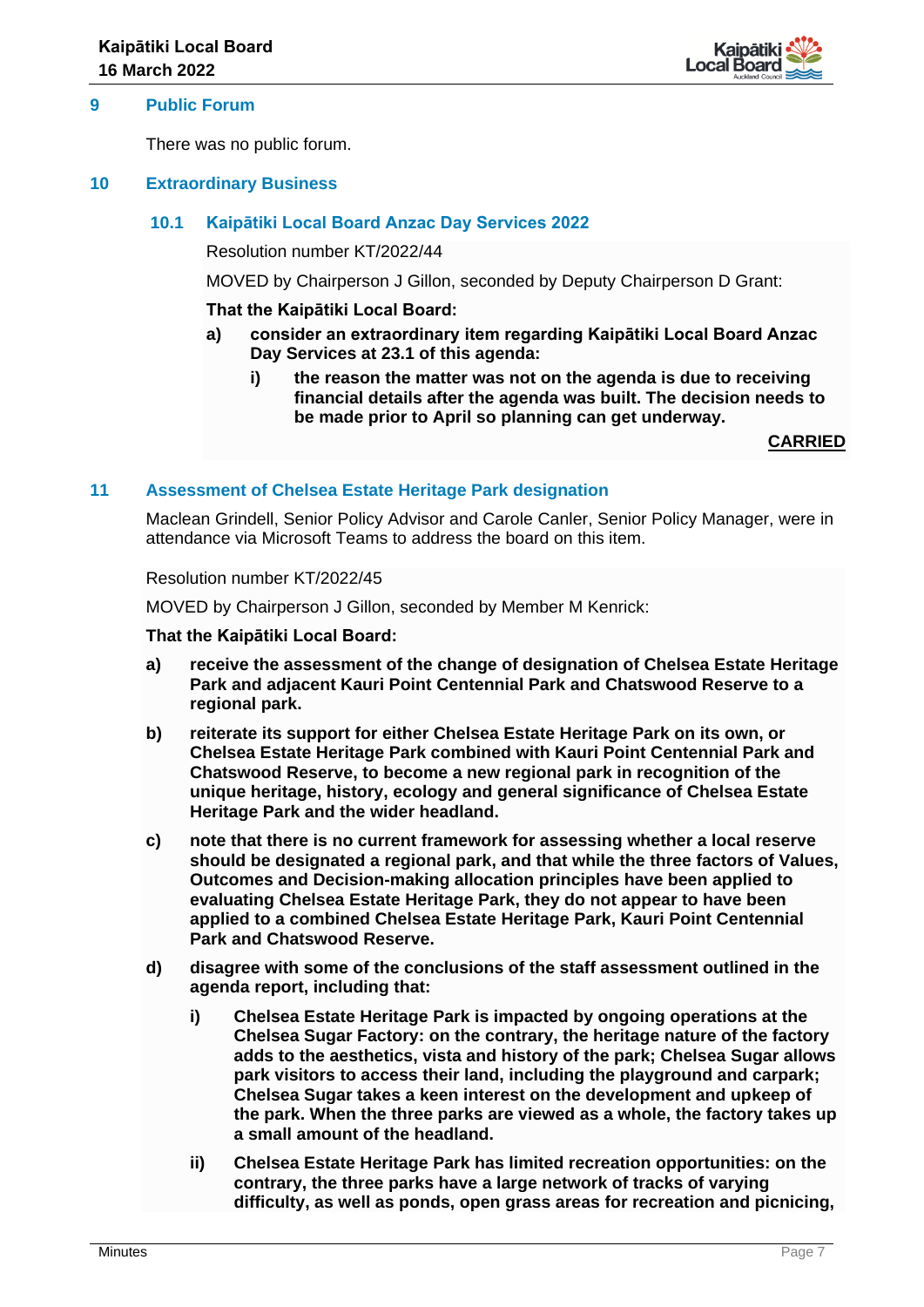

**a large sandy beach in Kendall Bay, scenic lookouts, and a connection to Chelsea Bay. There are also heritage features and an artwork.**

- **iii) Chelsea Estate Heritage Park is predominantly used by the local board's residents: the research actually showed that 40% of visitors came from the Kaipātiki Local Board area, which is not a majority, and that 40% came from further afield than the North Shore and Waitakere. Regardless of that, the three parks are currently local parks, and not promoted as a regional park, so it is to be expected than many visitors are local and is a conclusion that is likely to be reached for any prospective regional park (with many not actually attracting any visitors in their former lives as private property). We believe that as a regional park, the reach of the park would indeed be regional, and be highly popular with it being visible from a large part of urban Auckland, and much more accessible to Aucklanders than many current regional parks.**
- **iv) Visitor infrastructure is insufficient to cater to Auckland-wide catchment: this would be the case for any prospective regional park (especially those that are formally private property). However the Chelsea cottages and Manager house have scope to be repurposed from tenanted homes to visitor infrastructure, heritage attractions, ranger accommodation, or accommodation for over-night park visitors. There is space around the toilet block for expansion if required. There is space to expand or upgrade carparks if required. There is grass space that could be enhanced with BBQs and park furniture, if required.**
- **v) The reserve is not used to host major events: It is not currently used for events, other than private weddings. However it does have the space to be used for events, and applications for such have been received in the past.**
- **d) note that in lieu of the creation of a regional park, staff are considering how best to address the issues identified for Chelsea Estate Heritage Park, Kauri Point Centennial Park and Chatswood Reserve in the Kaipātiki Local Parks Management Plan, which is due for completion at the end of 2022.**
- **e) note that within the draft Regional Parks Management Plan the following issues have been identified for which a combined regional park of Chelsea Estate Heritage Park, Kauri Point Centennial Park and Chatswood Reserve would satisfy:**
	- **i) To provide for the growing population and increased development in many areas purchase of more regional parkland will be desirable. Population growth is planned to be concentrated in and around central Auckland, Albany, and North West Auckland.**
	- **ii) Radical changes are needed including both how we access regional parks and the emissions created from visiting regional parks.**
	- **iii) Mode shifts is more likely to be possible where people live near a regional park or the park is near an urban area. Chelsea offers a unique opportunity for Auckland to access a regional park by walking, boating, cycling or via public transport. The remoteness of regional parks may be a barrier in accessing them with EV.**
	- **iv) Need for Regional parks to provide for increasingly diverse recreational needs, such as paddleboarding, kite surfing, and biking opportunities. There are many sheltered bays surrounding Chelsea that would be suitable for paddleboarding and water recreation. There is also the potential space for both e-bike and mountain biking opportunities to be developed within the park.**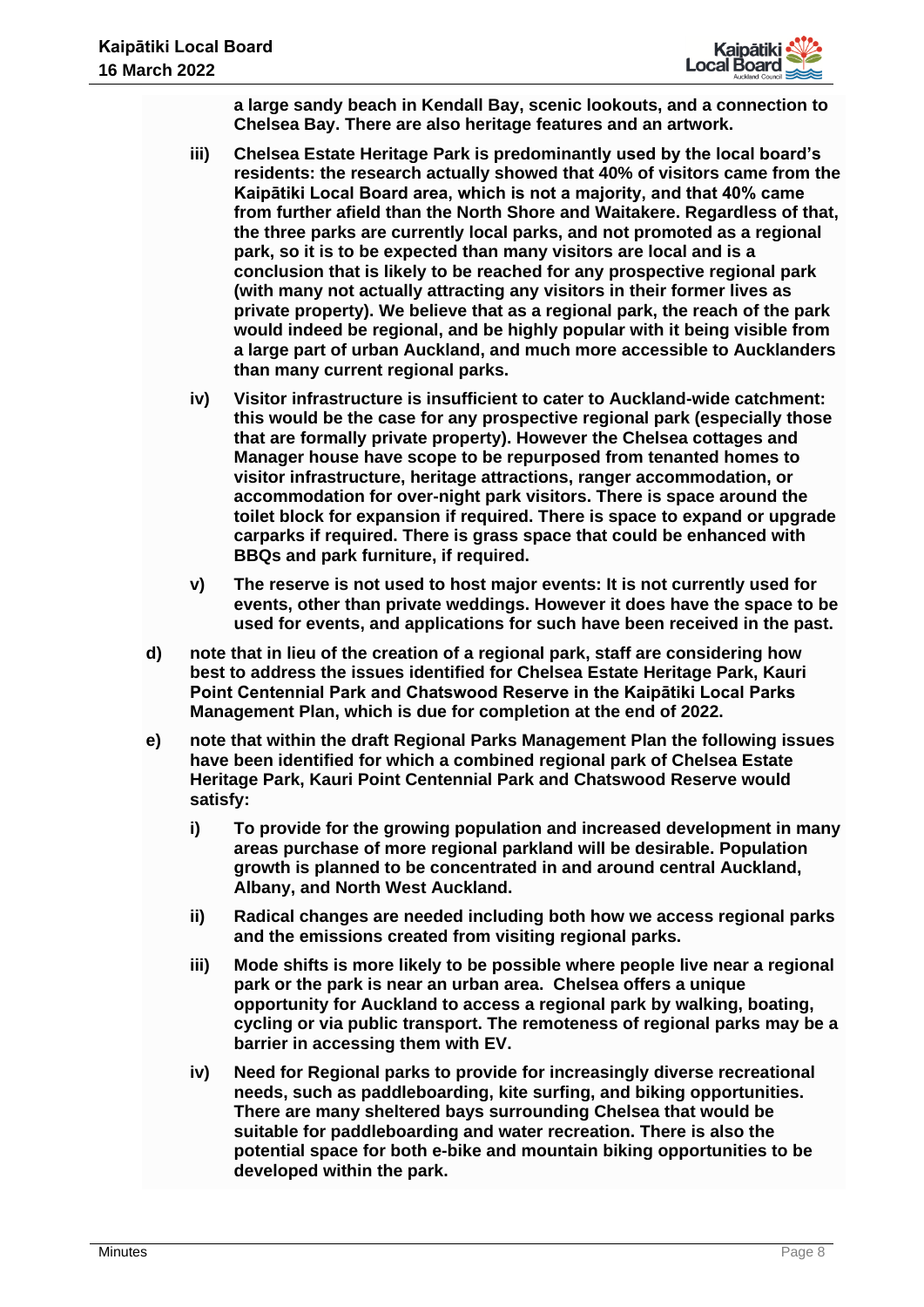

- **f) invite the members of the Parks, Arts, Community and Events committee to a site visit prior to making a decision on the regional park proposal.**
- **g) request the opportunity for the Chairperson and Member Melanie Kenrick to address the Parks, Arts, Community and Events committee on 7 April 2022 in support of changing the designation of Chelsea Estate Heritage Park and adjacent Kauri Point Centennial Park and Chatswood Reserve to a regional park.**

Note: Under Standing Order 1.9.7 Member A Shaw requested his vote recorded against this motion.

# **12 Kaipātiki Open Space Network Plan 2022 - 2032**

Chelsea Majoor, Graduate Policy Advisor and Carole Canler, Senior Policy Manager, were in attendance via Microsoft Teams to address the board on this item.

Resolution number KT/2022/46

MOVED by Chairperson J Gillon, seconded by Deputy Chairperson D Grant:

#### **That the Kaipātiki Local Board:**

- **a) adopt the Kaipātiki Open Space Network Plan 2022 – 2032 included in Attachment A of this agenda report.**
- **b) endorse the Kaipātiki Open Space Network Plan key moves as follows:**
	- **i) provide equitable access to open space across Kaipātiki**
	- **ii) enhance and broaden the visitor experience**
	- **iii) treasure the natural and cultural environment**
	- **iv) enhance walking, cycling and green corridors to connect communities**
- **c) agree to the Kaipātiki Open Space Network Plan's priority actions detailed in Attachment A of this agenda report to be delivered as budget allows.**
- **d) delegate the approval of any minor amendments to Kaipātiki Open Space Network Plan to the Chairperson of the Kaipātiki Local Board, in consultation with the Deputy Chairperson.**

#### **CARRIED**

#### **Precedence of Business**

Resolution number KT/2022/47

MOVED by Chairperson J Gillon, seconded by Member A Tyler:

#### **That the Kaipātiki Local Board:**

**a) agree that Item 16: Local board input to development of Auckland Transport's Interim Speed Management Plan be accorded precedence at this time.**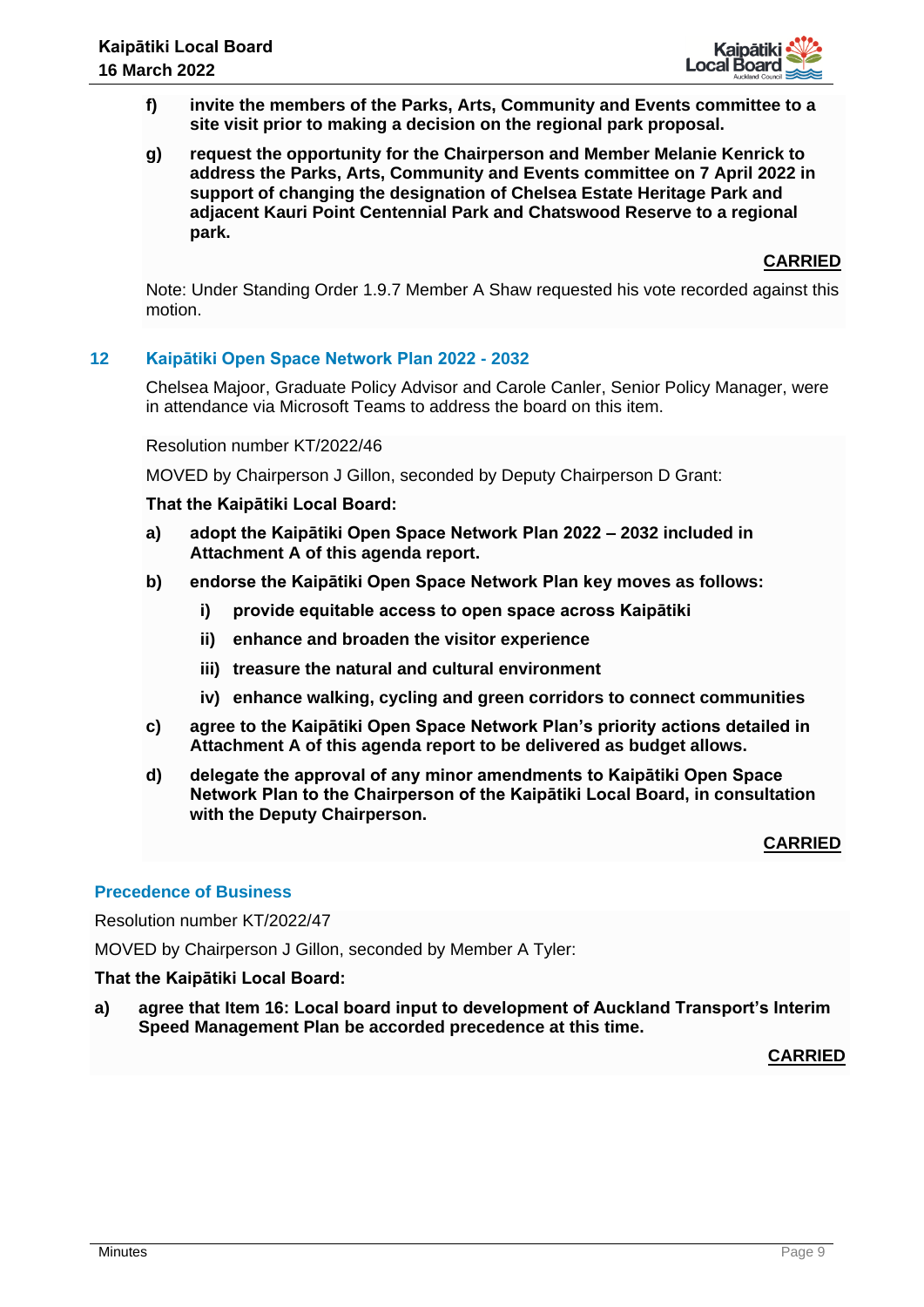

# **16 Local board input to development of Auckland Transport's Interim Speed Management Plan**

Resolution number KT/2022/48

MOVED by Chairperson J Gillon, seconded by Member A Shaw:

# **That the Kaipātiki Local Board:**

- **a) welcome the introduction of an interim Auckland Speed Management Plan.**
- **b) provide the following list of roads within the Kaipātiki local board area that should be reviewed when staff develop the proposed plan:**
	- **i) Sulphur Beach Road, Northcote Point,**
	- **ii) Glenfield Road, Glenfield - from the Peach Road intersection to the Chivalry Road intersection (through Glenfield town centre),**
	- **iii) Hinemoa Street, Birkenhead Point - from the Maritime Terrace intersection to the Birkenhead Wharf area,**
	- **iv) Beach Haven Road, Beach Haven – from the Rangatira Road intersection to Beach Haven Wharf,**
	- **v) Sylvan Avenue, Northcote,**
	- **vi) Rangatira Road, Beach Haven – from the Aeroview Drive intersection to Beach Haven Road intersection (through Beach Haven village centre),**
	- **vii) Hayman Place, Beach Haven and side roads,**
	- **viii) Chartwell Avenue, Glenfield – from the Archers Road intersection to Bentley Avenue intersection,**
	- **ix) Bayview Road, Bayview – from the Lynn Road intersection to Manuka Road intersection.**

# **CARRIED**

#### **13 Beach Haven renewal of coastal connections - detailed design for stage two**

Leigh Radovan, Senior Project Manager – Kauri Dieback & Track, was in attendance via Microsoft Teams to address the board on this item.

Resolution number KT/2022/49

MOVED by Chairperson J Gillon, seconded by Deputy Chairperson D Grant:

- **a) approve the detailed design for stage two of the Beach Haven renew coastal connections project, as per Attachment A of this agenda report, noting that the stage S22 track that was approved as part of Stage 1 is now included in Stage 2 due to requiring consents.**
- **b) request that entrance signage for Hellyers Creek Reserve is installed in conjunction with stage two of the Beach Haven renew coastal connections project (rather than waiting for the completion of stage three as noted in the report).**
- **c) note that stage two is scheduled to begin construction in May 2022 and expected to be completed in June 2023.**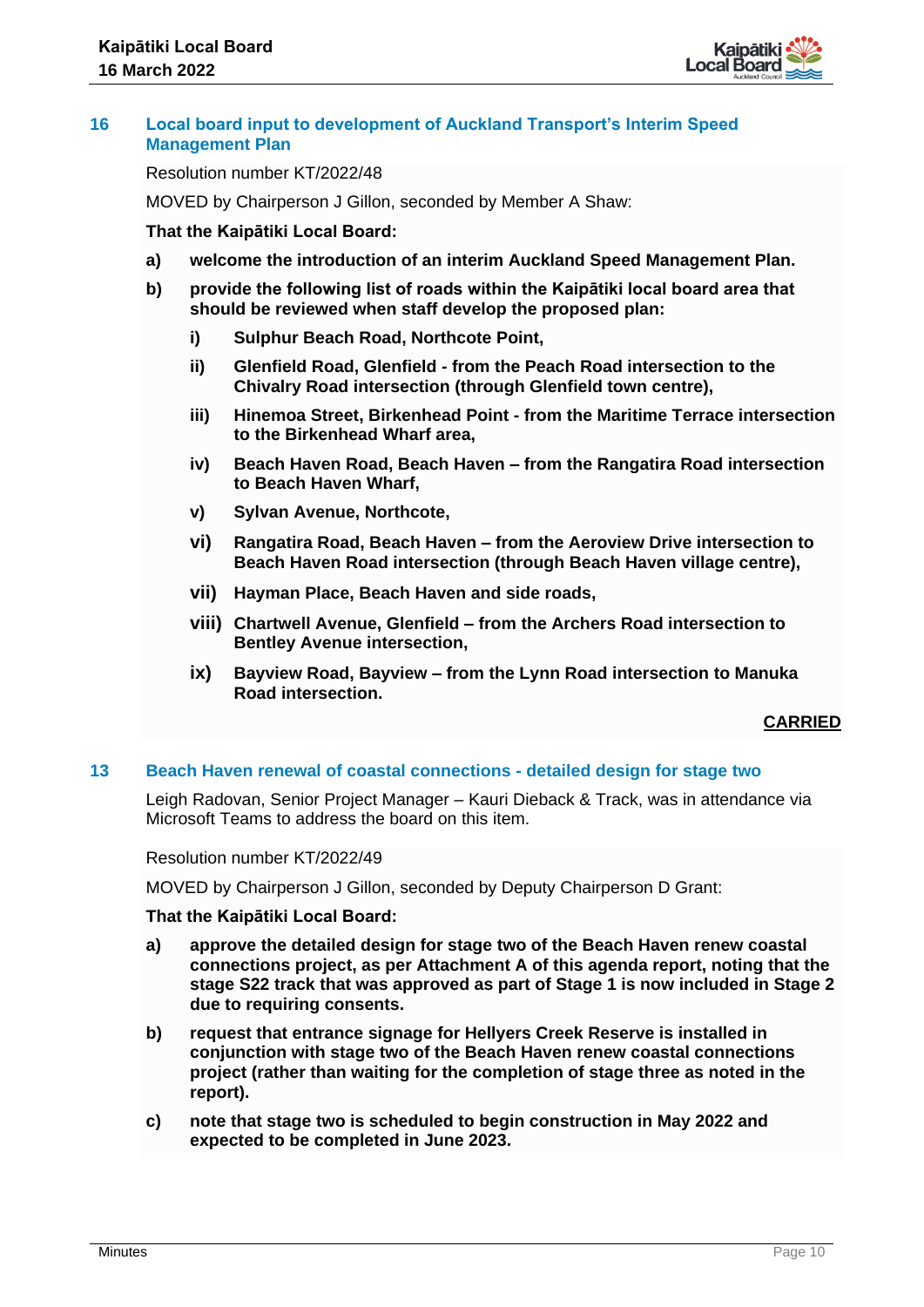

- **d) delegate to the Chairperson and Deputy Chairperson authority to approve minor amendments to the Beach Haven - renew coastal connections project, following receipt of written advice from staff.**
- **e) note that stage 3 (new connections) of the project is currently on hold as funding tagged to the project was pushed out to 2024+ as part of Auckland Council's Recovery Budget.**

# **Adjournment of Meeting**

Resolution number KT/2022/50

MOVED by Chairperson J Gillon, seconded by Member A Tyler:

#### **That the Kaipātiki Local Board:**

**a) agree to adjourn the meeting at 1.00pm until 1.30pm.**

**CARRIED**

*Member A Hartley left the meeting at 1.00pm.* 

*Meeting reconvened at 1.31pm.* 

**14 New community lease to Te Whānau Tupu Ngātahi o Aotearoa, Playcentre Aotearoa, at Drome View Reserve, Beach Haven and Tamahere Reserve, Windy Ridge**

Pip Carroll, Senior Community Lease Advisor, was in attendance via Microsoft Teams to address the board on this item.

Resolution number KT/2022/51

MOVED by Deputy Chairperson D Grant, seconded by Member A Shaw:

- **a) grant a new community ground lease to Te Whānau Tupu Ngātahi o Aotearoa, Playcentre Aotearoa at Drome View Reserve, Beach Haven described as Part Lot 8 DP 42517 (refer to Attachment A of the agenda report) on the following terms and conditions:**
	- **i) term - ten (10) years commencing 1 April 2022 plus one right of renewal for ten (10) years**
	- **ii) rent – \$1.00 plus GST if demanded.**
- **b) approve the community outcomes plan (refer to Attachment B of the agenda report) that will be attached as a schedule to the lease.**
- **c) grant a new community lease to Te Whānau Tupu Ngātahi o Aotearoa, Playcentre Aotearoa at Tamahere Reserve, Windy Ridge Lot 2 DP 83037 (refer to Attachment C of the agenda report) on the following terms and conditions:**
	- **i) term - ten (10) years commencing 1 April 2022 plus one right of renewal for ten (10) years**
	- **ii) rent – \$1.00 plus GST if demanded.**
- **d) approve the community outcomes plan (refer to Attachment D of the agenda report) that will be attached as a schedule to the lease.**
- **e) note that all other terms and conditions will be accordance with the Auckland Council Community Guidelines July 2012 and The Reserves Act 1977.**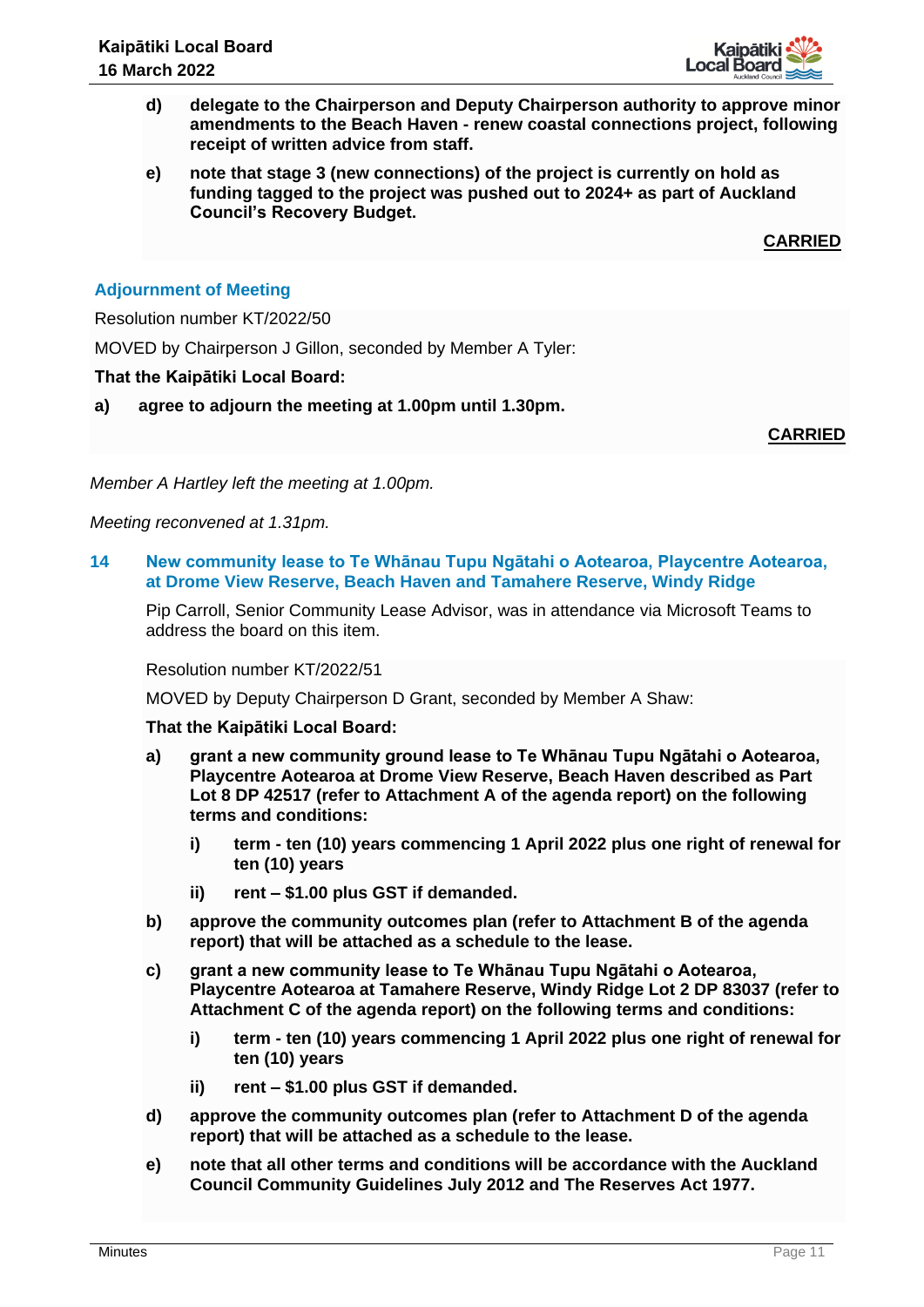

# **15 Marlborough Park, Glenfield - approval of concept design for accessible play equipment**

This item was withdrawn and will be included in the 20 April 2022 meeting agenda.

Item 16 taken after item 12.

Item 17 taken after item C1 – Alternative Commercial Opportunities.

# **Precedence of Business**

Resolution number KT/2022/52

MOVED by Chairperson J Gillon, seconded by Deputy Chairperson D Grant:

#### **That the Kaipātiki Local Board:**

**a) agree that Item 18: Members' Reports be accorded precedence at this time.**

**CARRIED**

# **18 Members' Reports**

#### **18.1 Member report - Adrian Tyler**

Member Adrian Tyler provided a verbal update on the Beach Haven Birkdale Residents Association, Bayview Community Centre meeting and noted that Rachel is leaving position as Manager and Adrian thanked Rachel for all her great work.

Resolution number KT/2022/53

MOVED by Member A Tyler, seconded by Deputy Chairperson D Grant:

#### **That the Kaipātiki Local Board:**

**a) receive the verbal report from Member Adrian Tyler.** 

**CARRIED**

#### **18.2 Member report - Deputy Chairperson Danielle Grant**

Deputy Chairperson Danielle Grant provided a verbal update on the Northcote town centre, key stakeholders in Northcote and Covid.

Resolution number KT/2022/54

MOVED by Deputy Chairperson D Grant, seconded by Member A Tyler:

#### **That the Kaipātiki Local Board:**

**a) receive the verbal report from Deputy Chairperson Danielle Grant.**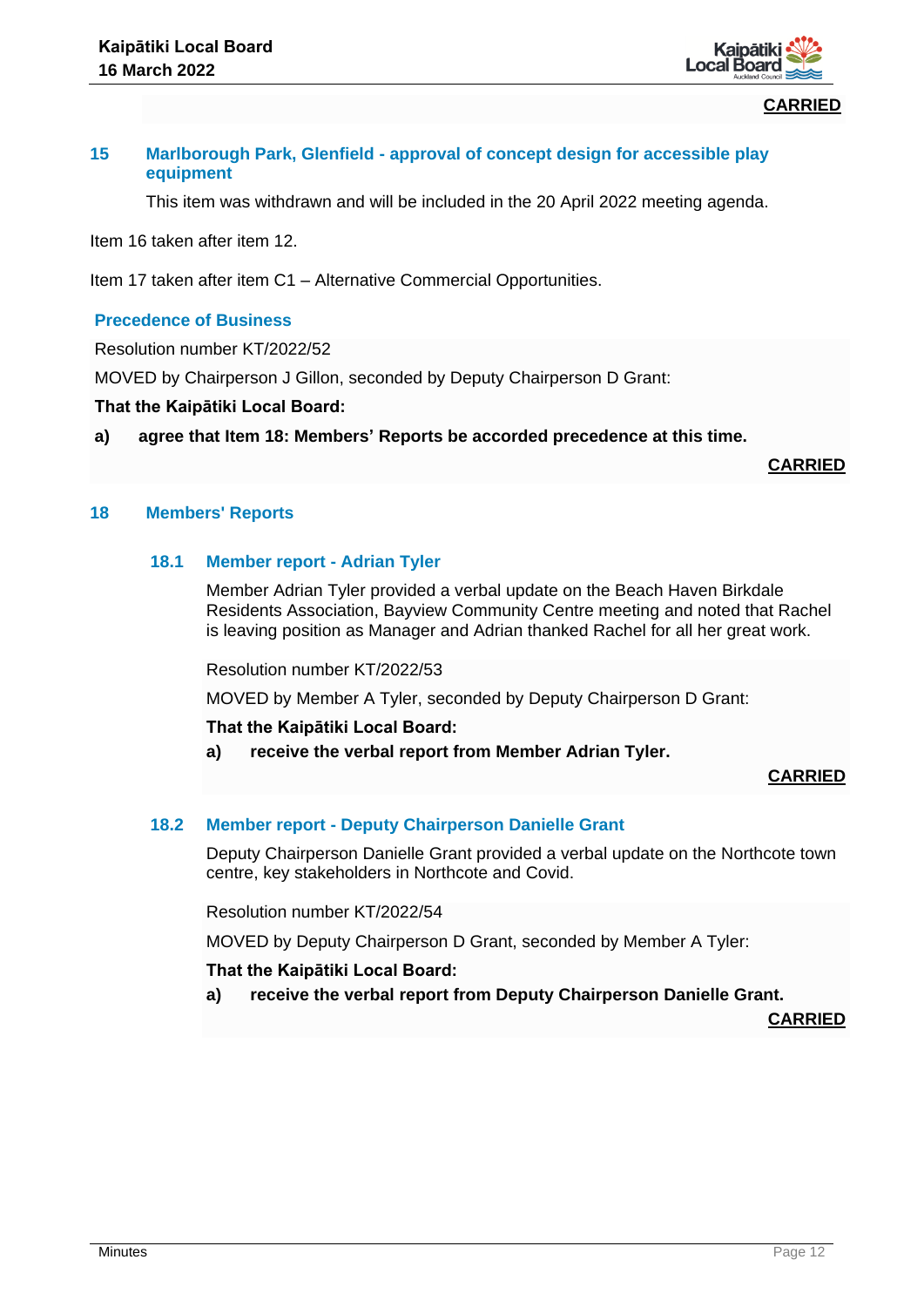

# **Precedence of Business**

Resolution number KT/2022/55

MOVED by Chairperson J Gillon, seconded by Deputy Chairperson D Grant:

# **That the Kaipātiki Local Board:**

**a) agree that Item 19: Chairperson's Report be accorded precedence at this time**.

**CARRIED**

# **19 Kaipātiki Local Board Chairperson's Report**

Chairperson John Gillon provided a verbal update on the Regulatory Committee meeting on the Notice of Motion on Compliance and Bylaw Enforcement and the review on compliance enforcement, Shoreline Adaptation Plan: Wai Manawa/Little Shoal Bay and Glenfield Community Centre Annual General Meeting.

Resolution number KT/2022/56

MOVED by Chairperson J Gillon, seconded by Member A Tyler:

#### **That the Kaipātiki Local Board:**

**a) note the chairperson's verbal report.** 

# **Precedence of Business**

Resolution number KT/2022/57

MOVED by Chairperson J Gillon, seconded by Member A Tyler:

**That the Kaipātiki Local Board:**

**a) agree that Items 20 – 23.1 be accorded precedence at this time.**

# **CARRIED**

**CARRIED**

**20 Governing Body and Independent Maori Statutory Board Members' Update** There were no updates provided at this time.

#### **21 Governance Forward Work Calendar**

Resolution number KT/2022/58

MOVED by Member A Tyler, seconded by Member M Kenrick:

# **That the Kaipātiki Local Board:**

**a) note the Kaipātiki Local Board April - June 2022 governance forward work calendar and March – April 2022 workshop forward work plan.**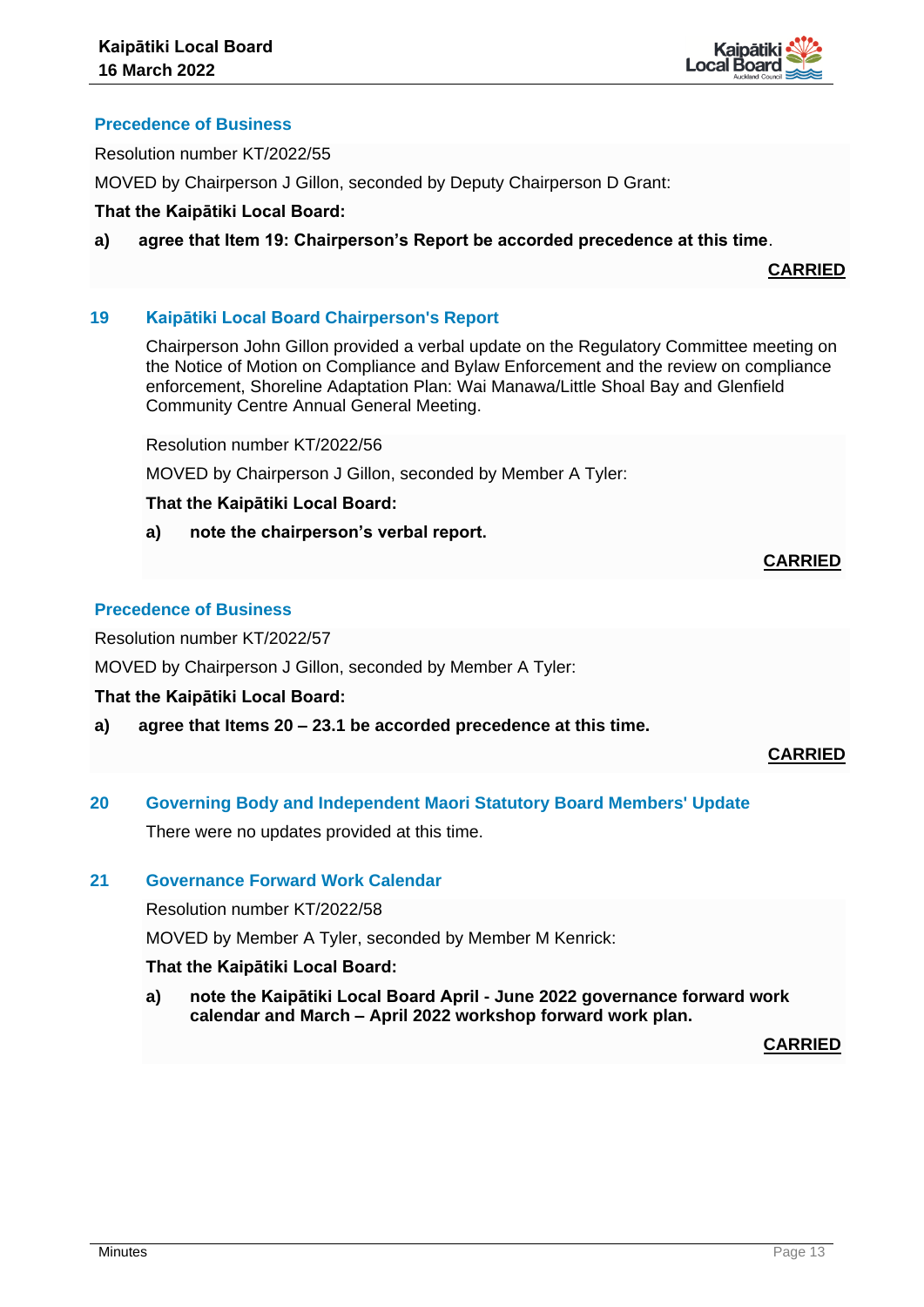

# **22 Workshop Records - Kaipātiki Local Board - February 2022**

Resolution number KT/2022/59

MOVED by Member A Tyler, seconded by Member P Gillon:

#### **That the Kaipātiki Local Board:**

**a) note the record for the Kaipātiki Local Board workshop held on Wednesday 2 February 2022, Wednesday 9 February 2022 and Wednesday 23 February 2022.** 

**CARRIED**

#### **23.1 Kaipātiki Local Board Anzac Day Services 2022**

Genieve Abrahams, Event Organiser (Civic) and Karem Colmenares, Senior Event Organiser (Civic) were in attendance via Microsoft Teams to address the board on this item.

Resolution number KT/2022/60

MOVED by Chairperson J Gillon, seconded by Deputy Chairperson D Grant:

**That the Kaipātiki Local Board:**

- **a) receive the report on Kaipātiki Local Board Anzac Day Services 2022.**
- **b) approve the proposed approach of a smaller invitation-only service at Birkenhead RSA for Anzac Day 2022 (activity ID 262), with a reduction of LDI Opex budget of up to \$5,000 for delivery of the event.**
- **c) cancel the delivery of the Glenfield and Northcote Anzac Day 2022 services (activity ID 262) due to the current COVID-19 Protection Framework red traffic light setting.**
- **d) approve allocation of up to \$4000 LDI Opex from Anzac Day Kaipātiki (activity ID 262) for supplementary activities in relation to Anzac Day commemorations, such as local board wreaths, planter boxes at memorial sites, online celebration activities, etc.**
- **e) approve reallocation of any unspent LDI Opex budget from the Anzac Day Kaipātiki (activity ID 262) to Community grants Kaipātiki ( activity ID 267).**

#### **CARRIED**

*Member Paula Gillon left meeting at 1.51pm during this item and returned at 2.00pm before the vote was taken.* 

#### **Precedence of Business**

Resolution number KT/2022/61

MOVED by Chairperson J Gillon, seconded by Deputy Chairperson D Grant:

#### **That the Kaipātiki Local Board:**

**a) agree that Item 24: Procedural motion to exclude the pubic be accorded precedence at this time.**

#### **CARRIED**

#### **24 Procedural motion to exclude the public**

Resolution number KT/2022/62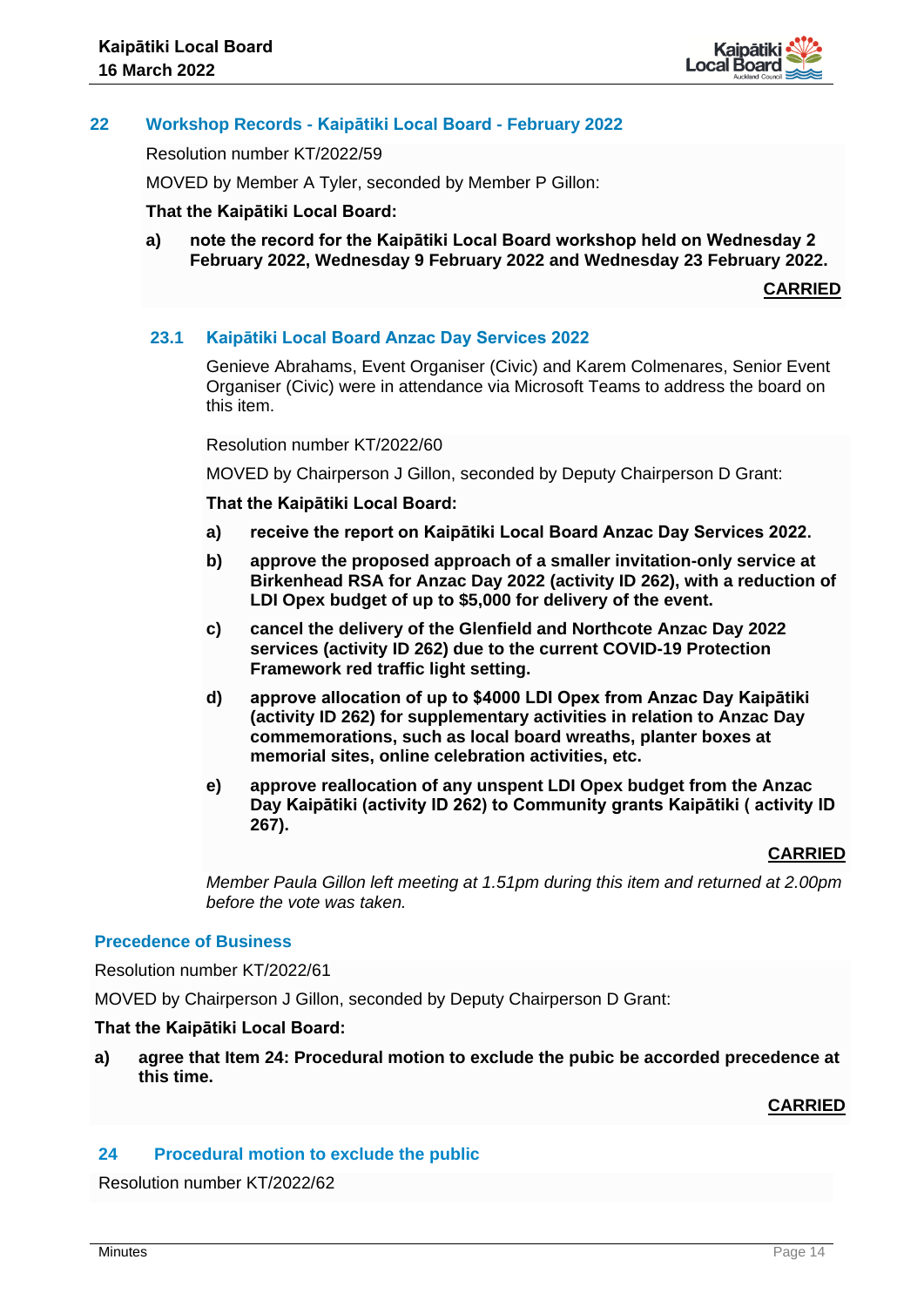

MOVED by Chairperson J Gillon, seconded by Member A Tyler:

**That the Kaipātiki Local Board:**

**a) exclude the public from the following part(s) of the proceedings of this meeting.**

**The general subject of each matter to be considered while the public is excluded, the reason for passing this resolution in relation to each matter, and the specific grounds under section 48(1) of the Local Government Official Information and Meetings Act 1987 for the passing of this resolution follows.**

**This resolution is made in reliance on section 48(1)(a) of the Local Government Official Information and Meetings Act 1987 and the particular interest or interests protected by section 6 or section 7 of that Act which would be prejudiced by the holding of the whole or relevant part of the proceedings of the meeting in public, as follows:**

| Alternative Commercial Opportunities                                                                                                                                                  |                                                                                                                                                                                                                                                                                                                                                                                                                                                                                                                               |                                                                                                                                                                                                    |  |
|---------------------------------------------------------------------------------------------------------------------------------------------------------------------------------------|-------------------------------------------------------------------------------------------------------------------------------------------------------------------------------------------------------------------------------------------------------------------------------------------------------------------------------------------------------------------------------------------------------------------------------------------------------------------------------------------------------------------------------|----------------------------------------------------------------------------------------------------------------------------------------------------------------------------------------------------|--|
| Reason for passing this<br>resolution in relation to each<br>matter                                                                                                                   | Particular interest(s) protected<br>(where applicable)                                                                                                                                                                                                                                                                                                                                                                                                                                                                        | Ground(s) under section 48(1)<br>for the passing of this resolution                                                                                                                                |  |
| The public conduct of the part of<br>the meeting would be likely to<br>result in the disclosure of<br>information for which good<br>reason for withholding exists<br>under section 7. | s7(2)(c)(i) - The withholding of<br>the information is necessary to<br>protect information which is<br>subject to an obligation of<br>confidence or which any person<br>has been or could be compelled<br>to provide under the authority of<br>any enactment, where the<br>making available of the<br>information would be likely to<br>prejudice the supply of similar<br>information or information from<br>the same source and it is in the<br>public interest that such<br>information should continue to<br>be supplied. | s48(1)(a)<br>The public conduct of the part of<br>the meeting would be likely to<br>result in the disclosure of<br>information for which good<br>reason for withholding exists<br>under section 7. |  |
|                                                                                                                                                                                       | In particular, the report contains<br>information covered in<br>confidential Finance and<br>Performance workshops and<br>information relating to<br>commercial activities that affect<br>private landowners and<br>negotiations associated with<br><b>Auckland Council's Own Your</b><br>Own Home Scheme portfolio<br>which has not been finalised or<br>released publicly. The report,<br>attachments, and resolution<br>remain confidential until the<br>reasons for confidentiality no<br>longer exist.                    |                                                                                                                                                                                                    |  |

# **C1 Alternative Commercial Opportunities**

**The text of these resolutions is made available to the public who are present at the meeting and form part of the minutes of the meeting.**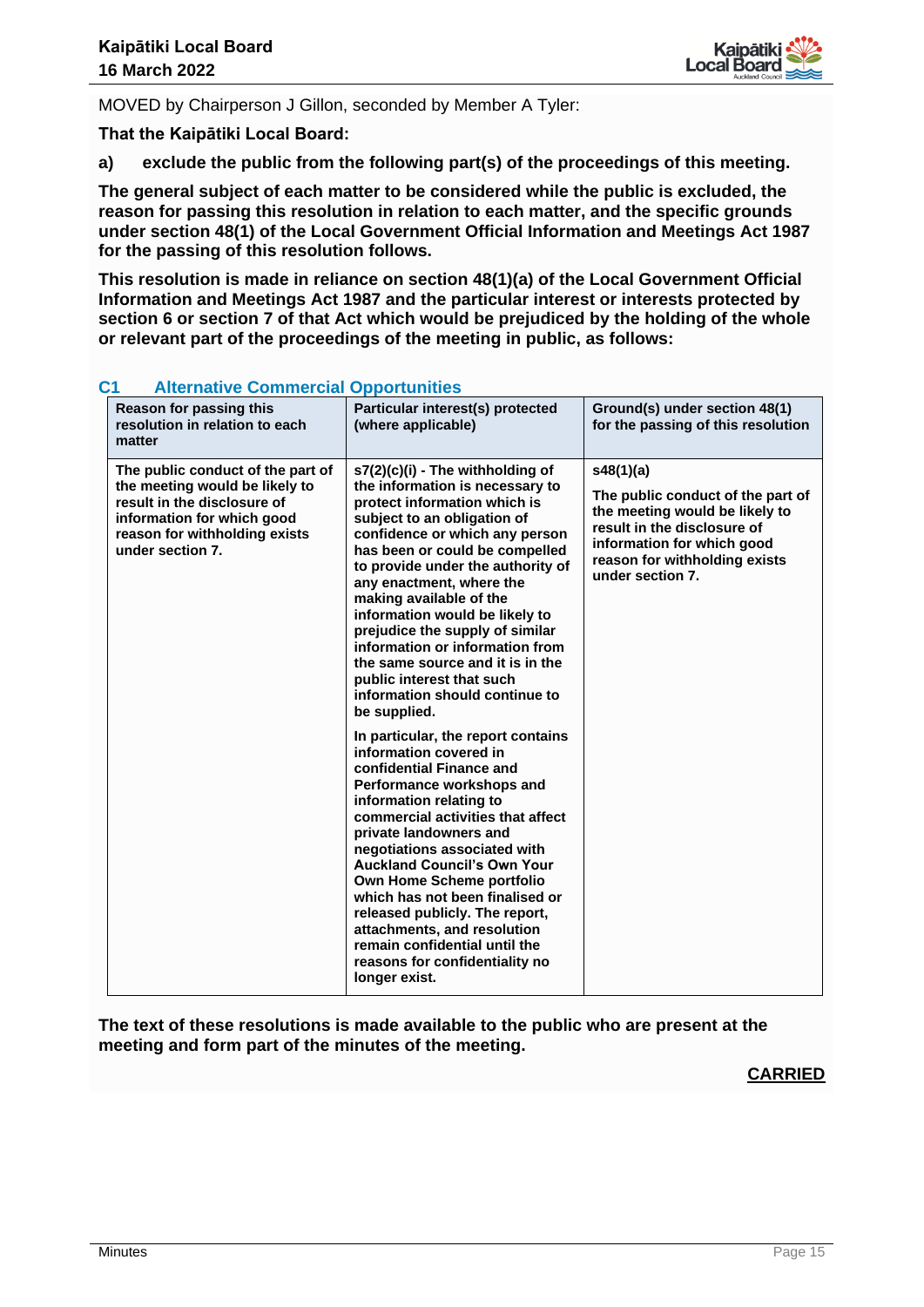

2.13pm The public was excluded.

Resolutions in relation to the confidential items are recorded in the confidential section of these minutes and are not publicly available.

3.16pm The public was re-admitted.

# **RESTATEMENTS**

It was resolved while the public was excluded:

#### **C1 Alternative Commercial Opportunities**

Resolution number KT/2022/63

#### **Restatement**

**f) agree there be no restatement of the report, attachments and resolution until the reasons for confidentiality no longer exist.**

#### **17 Northcote town square location**

Kate Cumberpatch, Priority Location Director – Eke Panuku Development Auckland, was in attendance via Microsoft Teams to address the board on this item.

Documents titled 'Northcote Town Square presentation' and 'Memo to KLB Northcote town square location 11.3.22' were tabled. A copy of the tabled documents have been placed on the official minutes and is available on the Auckland Council website as a minutes attachment.

Resolution number KT/2022/64

MOVED by Deputy Chairperson D Grant, seconded by Member P Gillon:

- **a) approve the location of the new Northcote town square to be at the location previously identified in the Northcote Town Centre Benchmark Masterplan 2019, near the middle of the Northcote town centre at the Southern end of Pearn Place (option 2), with the ability to temporarily expand into Pearn Crescent for events when required, due to the following:**
	- **i) The central location of the town square will provide greater connection to the hospitality and retail tenants, providing greater opportunities and space for outdoor dining and opportunities for activation to increase the vibrancy and experience for diners and customers in the centre of Northcote.**
	- **ii) A second public space will still be retained in front of the remodelled community hub and Mitchell Building adjacent to the extension of Ernie Mays Street, as shown in the Northcote Town Centre Benchmark Masterplan 2019.**
- **b) request that the existing toilets on Pearn Crescent are retained (or renewed) and incorporated into the new town square.**
- **c) request input into the design concept and approval of the detailed design by the Kaipātiki Local Board for the Northcote town square, noting the following:**